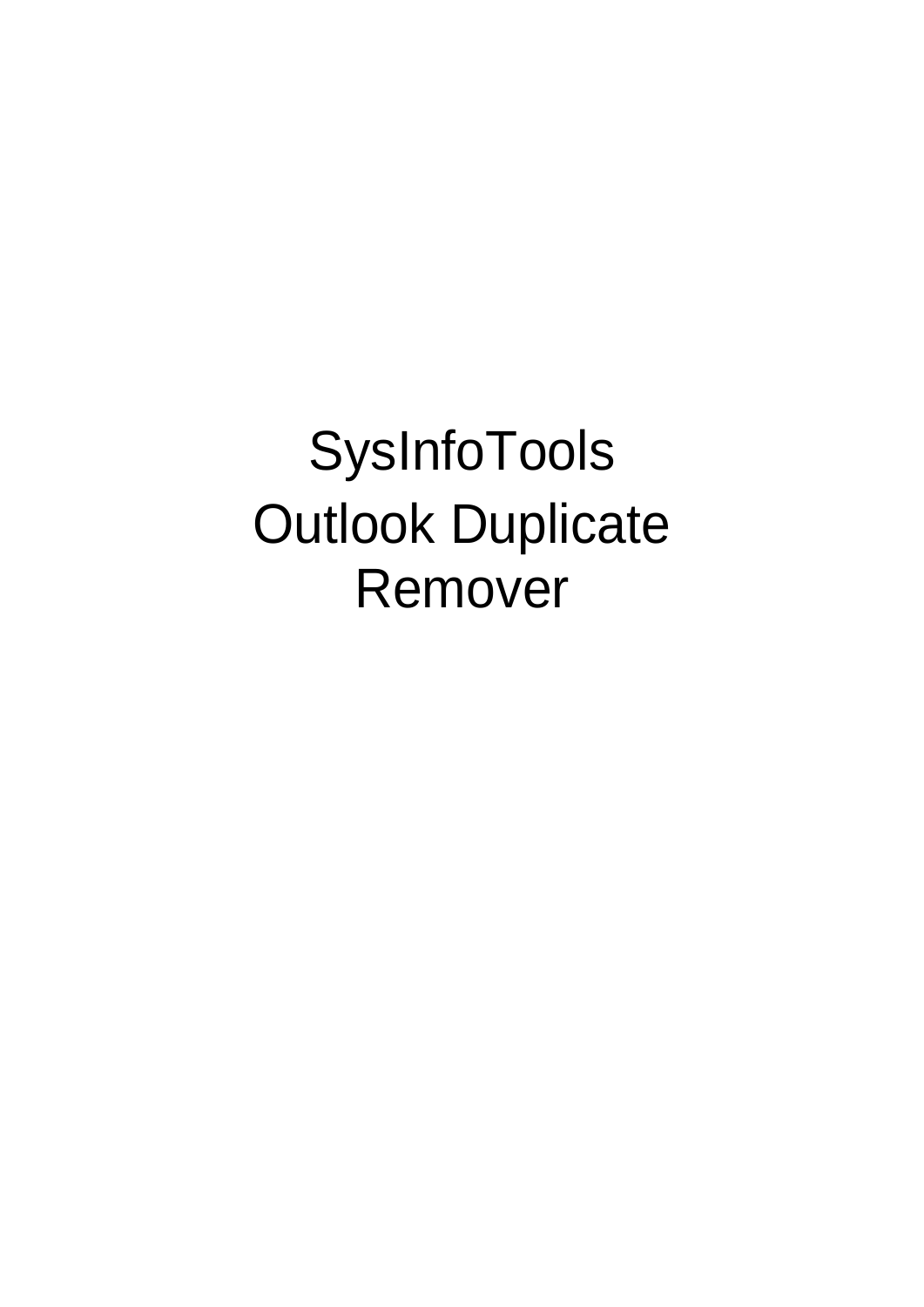# **Table of Contents**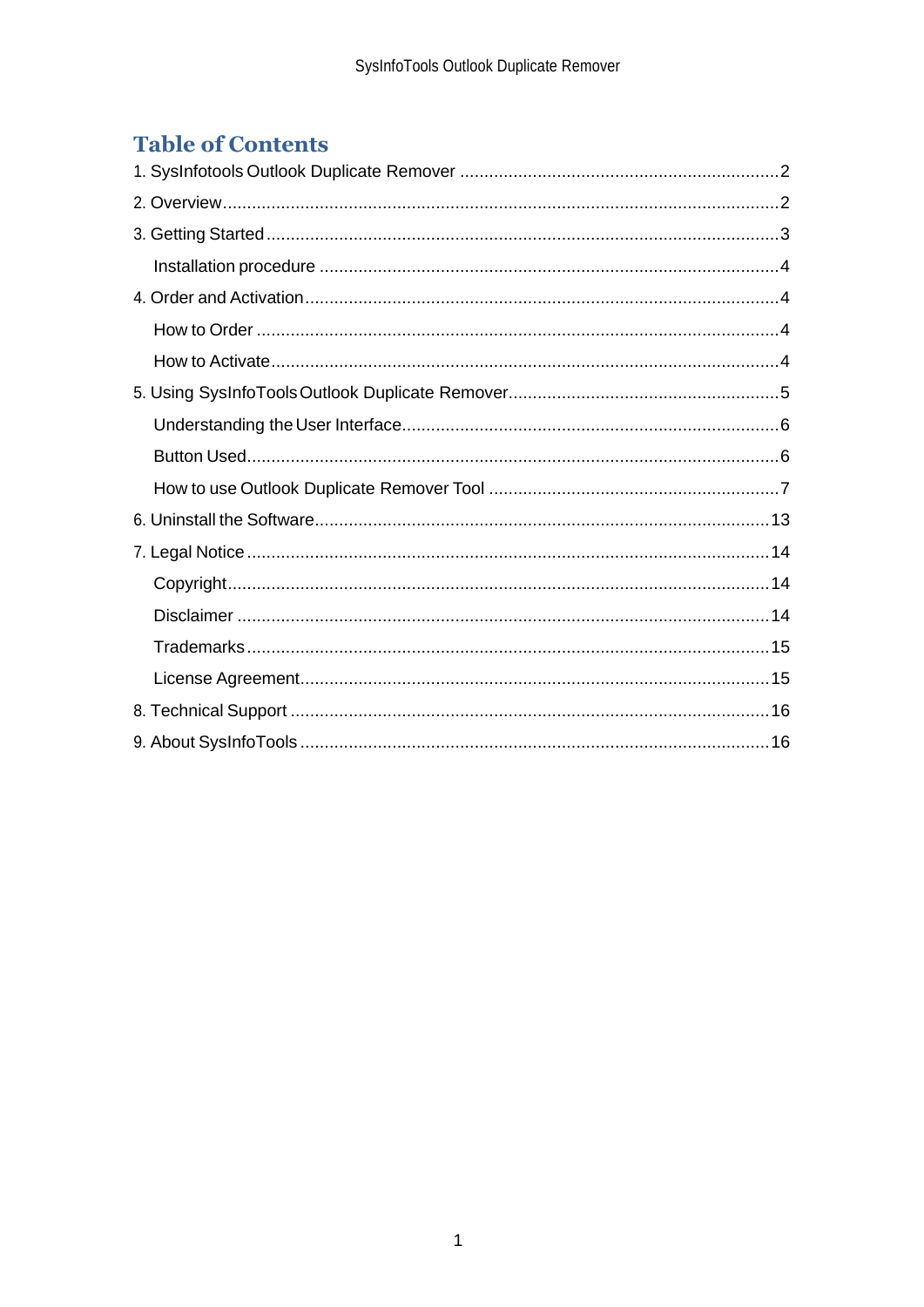# <span id="page-2-0"></span>**1. SysInfotools Outlook Duplicate Remover**



## <span id="page-2-1"></span>**2.Overview**

SysInfoTools Outlook Duplicate Remover is the perfect tool to delete duplicate mailbox items including emails, contacts, calendars, journals, etc. from Outlook PST file. With the PST Duplicate Remover Tool users can easily reduce the size of MS Outlook PST Files without any effort. The tool entirely removes all duplicates from source PST file and helps in reducing the PST file corruption. Once all the duplicate mail items removed from your MS Outlook profile, you will observe that your PST mailbox become lighter and performance of Outlook gets increased.

## Key features of SysInfoTools Outlook Duplicate Remover Tool are:

- Supports **multiple Outlook PST** files at a time & **Date Range Feature**.
- PST duplicate remover provide **Multiple Options to remove copied PST items**.
- Provides the feature of **comparison criteria** for removing PST duplicate items.
- Creates a **complete new PST file** in which no duplicate items are stored.
- Displays the **file specification** of selected PST file (if single) automatically.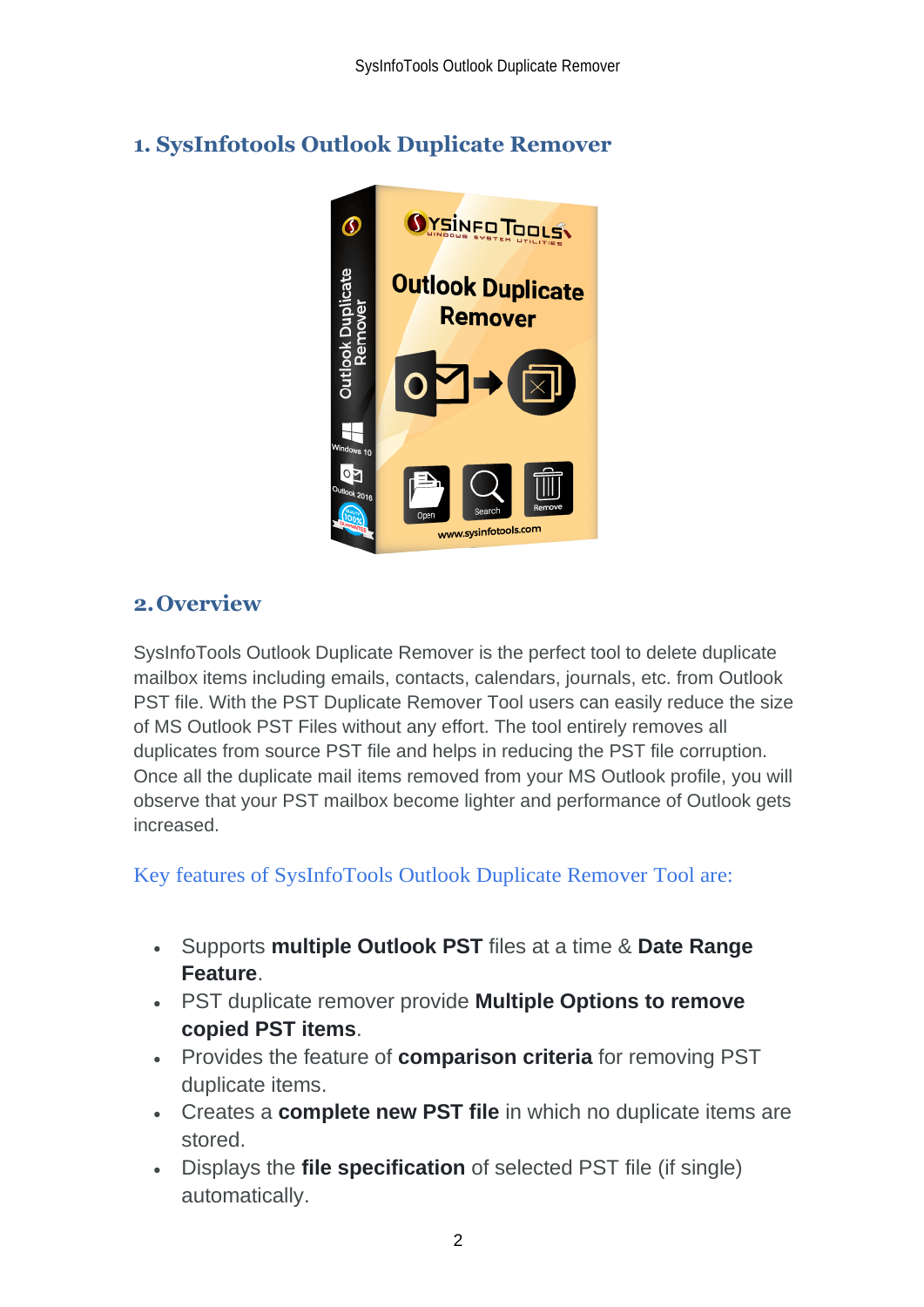- Previews the **mailbox data** of selected PST file (if single) in a perfect tree structure.
- Provides option for **searching duplicity** of items in same folder or across PST file.
- **Free** Outlook Duplicate Remover Tool successfully **delete first 25 PST files**.

# <span id="page-3-0"></span>**3.Getting Started**

- [Installation Procedure\(](#page-3-1)See 3.1)
- Order And Activation (See 4.)

## <span id="page-3-1"></span>**Installation procedure**

To install **SysInfoTools Outlook Duplicate Remover** Tool, follow the steps given below:

1. Download demo version of the software setup (executable file or .exe) from the page linked below:

[https://www.sysinfotools.com/recovery/outlook-duplicate](https://www.sysinfotools.com/recovery/outlook-duplicate-remover.php)[remover.php](https://www.sysinfotools.com/recovery/outlook-duplicate-remover.php)

- 2. Double-click the setup to install the software onyour system.
- 3. Follow the steps on the setup wizard to install the software on your system.
- 4. After a successful completion, the setup wizard will pop-up the message of setup completion on your monitor screen.
- 5. Now click **Finish** to launch the software on your system.

**Note:**MicrosoftOutlookmustbeinstalledonyoursysteminorderto use **SysInfoTools Outlook Duplicate Remover** Tool.

## <span id="page-3-2"></span>**4. Order and Activation**

- **[How to Order](#page-4-0)(See 4.1)**
- **[How to Activate](#page-4-1)**(See 4.2)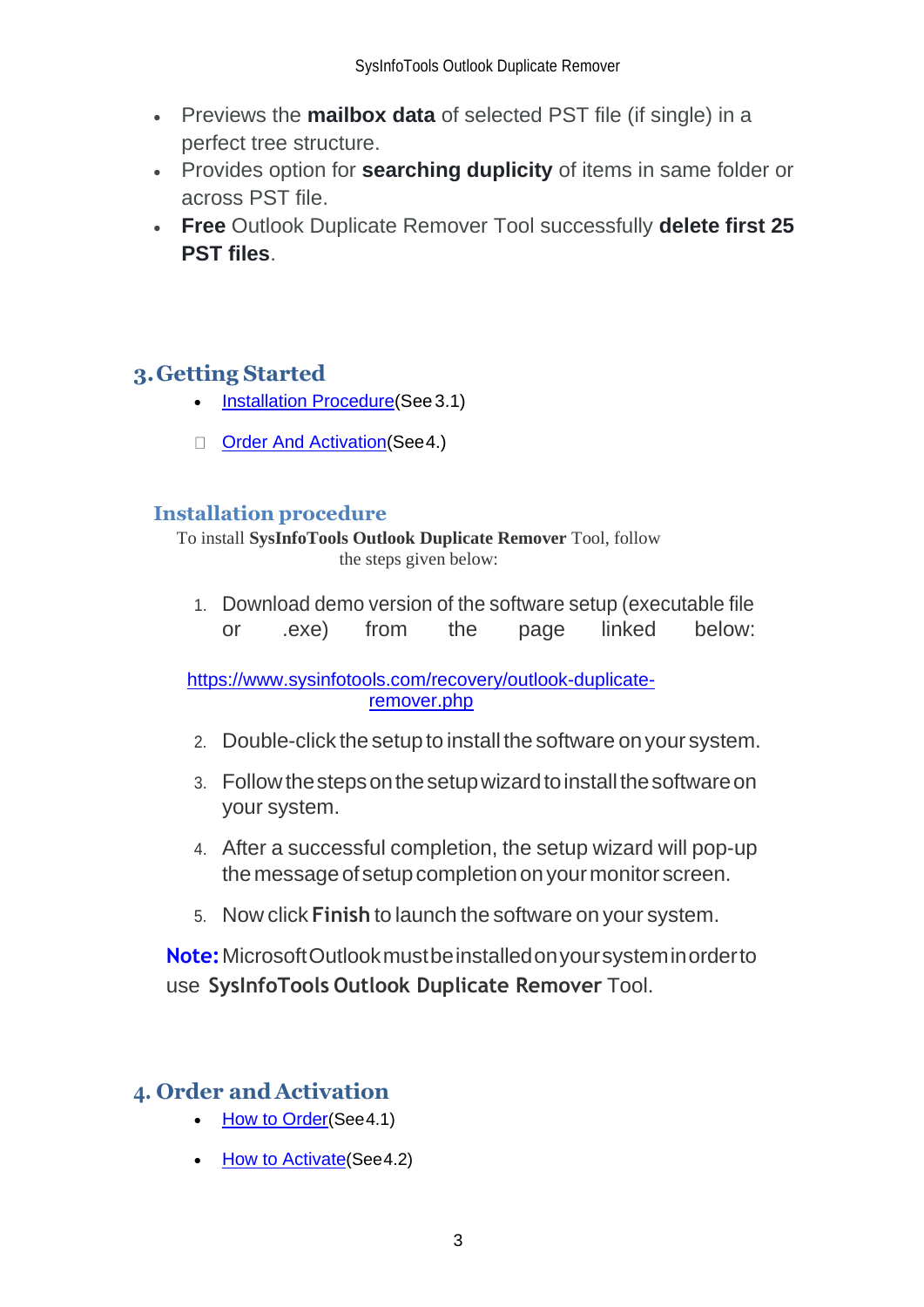## <span id="page-4-0"></span>**How to Order**

The software can be purchased by making online payments. Click on the link shown below to have a look at the pricing details and to place an order.

<https://www.sysinfotools.com/buynow/outlook-duplicate-remover.php>

Once the payment is received, an order number is sent to you via e-mail.

### <span id="page-4-1"></span>**How to Activate**

As you purchase the software, an Order Number is generated and provided to you. This order number has to be entered in the Registration window of the full version of Outlook Duplicate Remover tool.

• Open **SysInfoTools Outlook Duplicate Remover** software in your system, software registration dialog will pop-up on your screen to enter software authentication key.

| SysInfoTools Software Registration |
|------------------------------------|
| Authentication Code:               |
|                                    |
|                                    |
| I don't have authentication code   |
| Cancel<br>Help<br>Activate         |

• Click the **"I don't have Authentication Code"** check box, following fields will be displayed in the registration dialog:

|                                    | SysInfoTools Software Registration | ×        |
|------------------------------------|------------------------------------|----------|
| Email Address:                     |                                    |          |
| Order Number:                      |                                    |          |
| Path to save file:                 | C:\Users\SAM\Desktop               | $\cdots$ |
| √ I don't have authentication code |                                    |          |
| Get Authenticatication Code        | Cancel<br><b>Help</b>              |          |

**Email Address:** In this field, you need to enter your email address, which you have used to register **Outlook Duplicate Remover** software.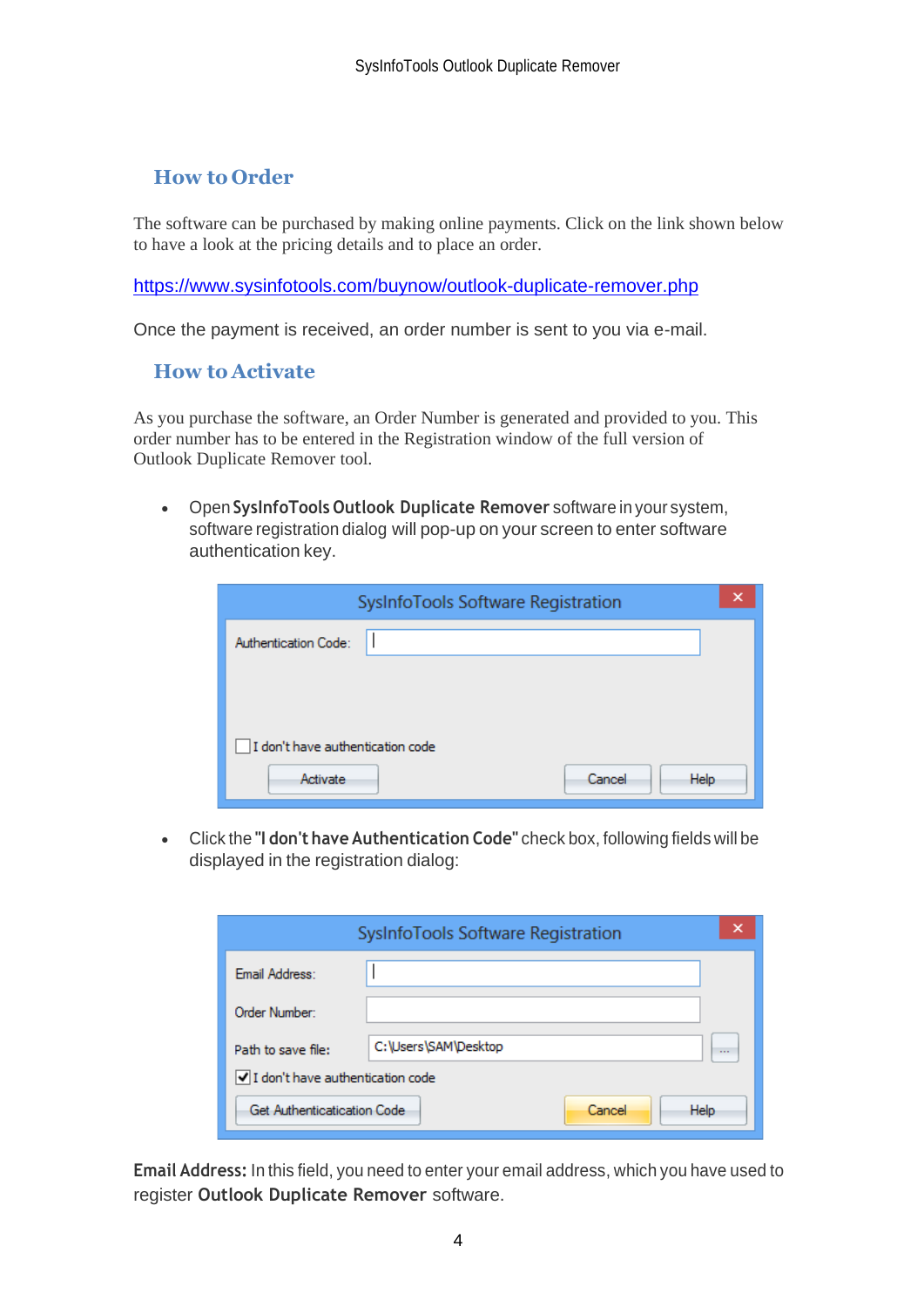**Order Number:** In this field, you need to enter the Order Number which has been provided to you at the time of purchasing the software.

**Path to save the file:** Select the path where you want to save the .info file which is generated after clicking on **"Get Authentication Code"**, by default **.info** file will saved on desktop of your system.

Send this **.info file** generated by the software at [sales@sysinfotools.com,](mailto:sales@sysinfotools.com) after getting **.info** file sales department will send you software activation key within a couple of minutes.

**For any software related queries email at:** [support@sysinfotools.com](mailto:support@sysinfotools.com)

# <span id="page-5-0"></span>**5. Using SysInfoTools Outlook Duplicate Remover**

- [Understanding](#page-5-1) the User Interface(See 5.1)
- [Button Used](#page-5-2)(See 5.2)
- How to Use the [Outlook PST Remover?](#page-6-0)(See 5.3)

## <span id="page-5-1"></span>**Understanding the UserInterface**

<span id="page-5-2"></span>

| <b>O</b> YSINFO TOOLS<br>×   |
|------------------------------|
| Outlook Duplicate Remover    |
|                              |
|                              |
| Select single PST file path: |
| $\cdots$                     |
|                              |
| Select mutiple PST Files     |
|                              |
|                              |
|                              |
| Next<br>Help -<br>Close      |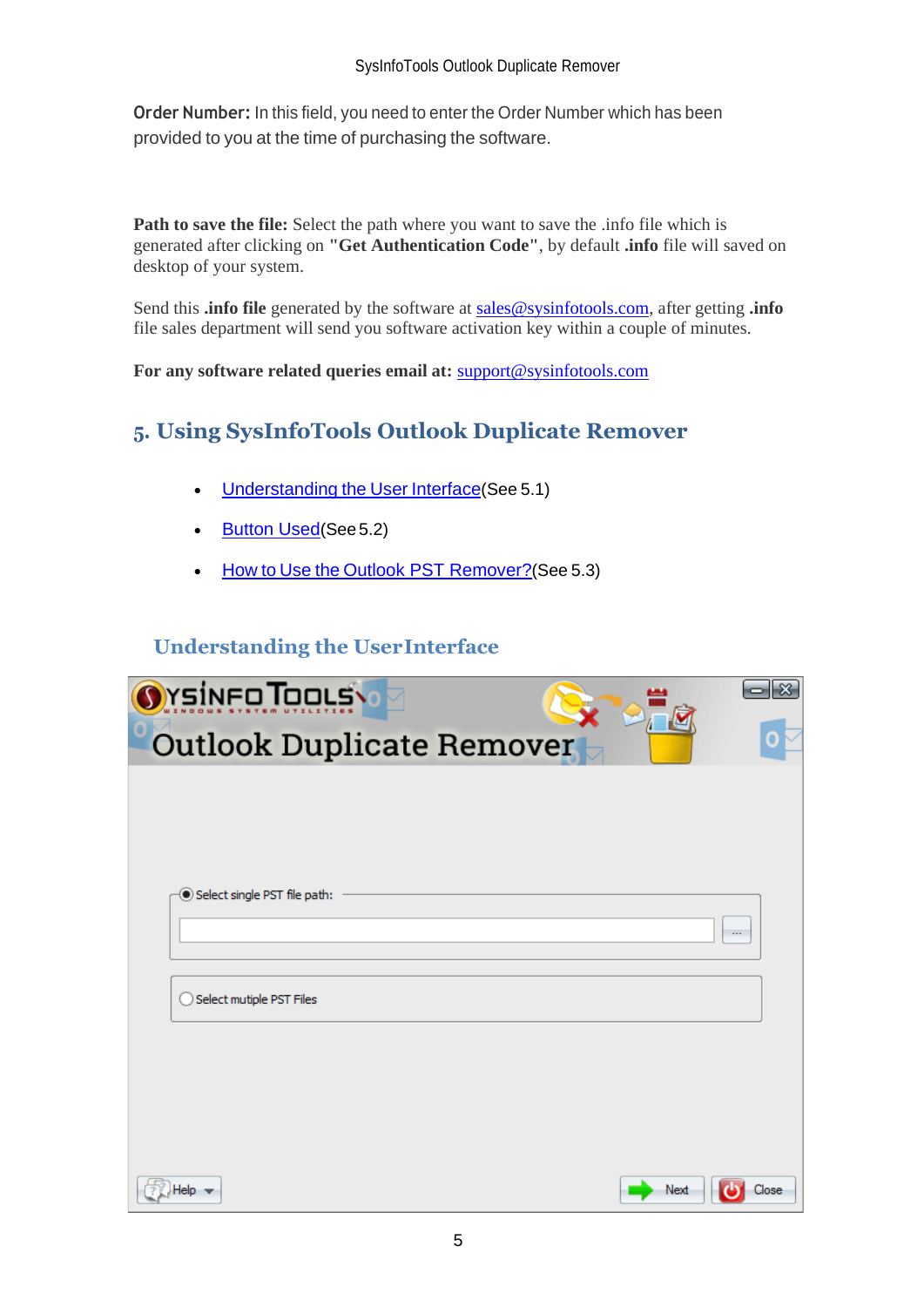# <span id="page-6-0"></span>**How to use Outlook Duplicate Remover Tool**

**Step 1:** Install and run Outlook Duplicate Remover on your system. Select the option of single PST files(depends on your choise) or multiple PST files and click on Browse button.

| <b>Orsineo Tools</b>         | $ \mathbf{x} $<br>0 |
|------------------------------|---------------------|
| Outlook Duplicate Remover    |                     |
|                              |                     |
|                              |                     |
|                              |                     |
| Select single PST file path: | $\cdots$            |
|                              |                     |
| Select mutiple PST Files     |                     |
|                              |                     |
|                              |                     |
|                              |                     |
|                              |                     |
| Help-                        | Next<br>Close       |

**Step 2:** Ensure that the PST file you choose is neither corrupted nor password protected.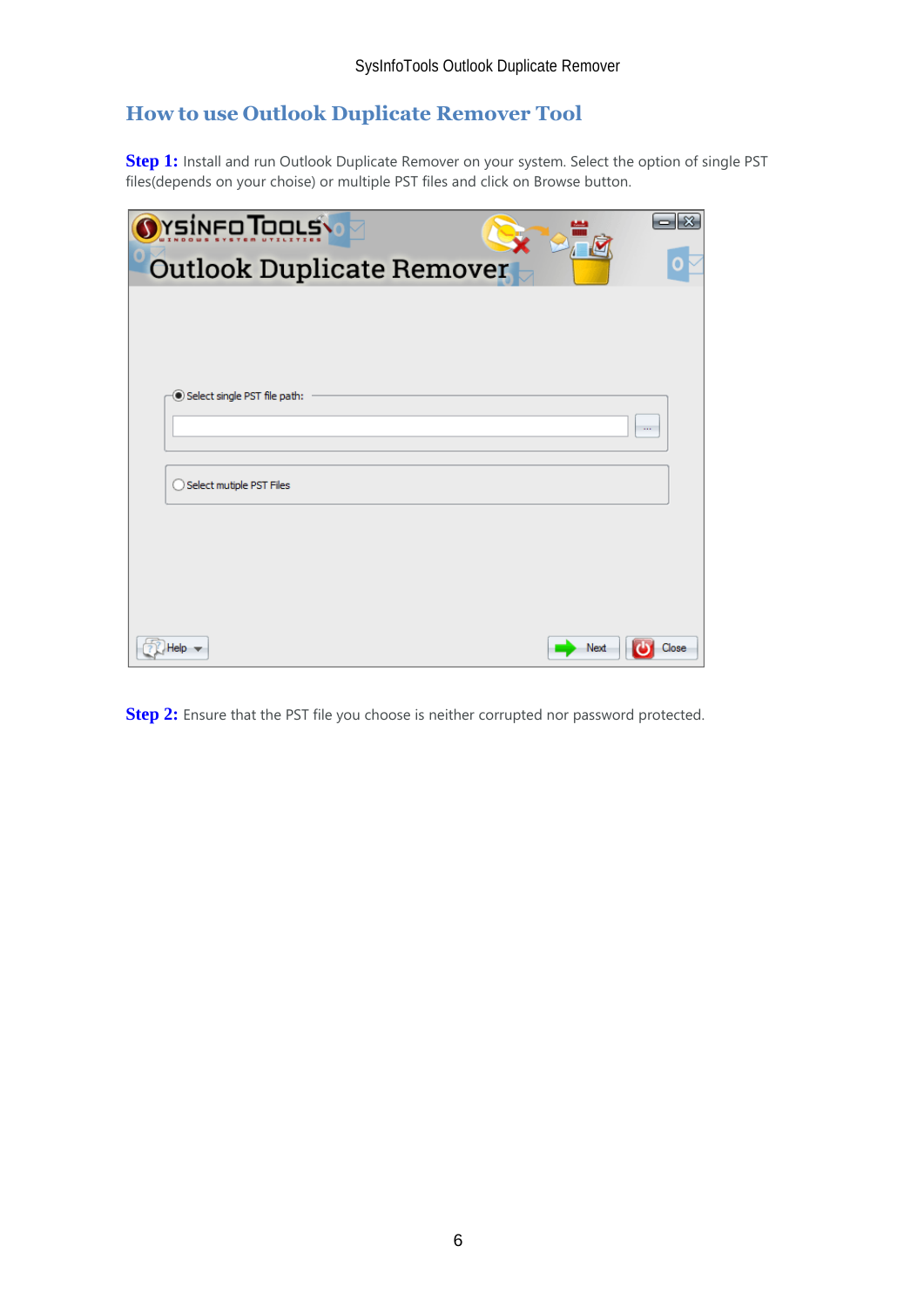#### SysInfoTools Outlook Duplicate Remover

|         | <b><i><u>YsineoTooys</u></i></b>                                        |       |
|---------|-------------------------------------------------------------------------|-------|
|         | <b>Outlook Duplicate Remover</b>                                        |       |
|         |                                                                         |       |
|         | ×<br>SysInfoTools PST Duplicate Remover-x86(Full)                       |       |
| $\circ$ |                                                                         |       |
|         | Please make sure that pst file is not password protected and corrupted. |       |
|         | <b>OK</b>                                                               |       |
|         |                                                                         |       |
|         |                                                                         |       |
|         |                                                                         |       |
| telo    | Next                                                                    | Close |

**Step 3:** Now, select the PST file from which you need to remove the duplicates and proceed by clicking on Open button.

|                                  | Open                            |         |                    | ×             |
|----------------------------------|---------------------------------|---------|--------------------|---------------|
| $\left(\leftarrow$               | « Share folder > PST Files      | Ċ<br>v. | Search PST Files   | مر            |
| Organise v<br>New folder         |                                 |         | 肛                  | ⋒             |
| Λ                                | Name                            |         | Date modified      | Type          |
| Libraries                        | Test File (1).pst               |         | 4/28/2015 3:01 AM  | Microsoft O   |
| <b>Documents</b><br>£,           | Test File (2).pst               |         | 4/23/2015 1:42 AM  | Microsoft O   |
| Music                            | Test File (3).pst               |         | 4/23/2015 1:42 AM  | Microsoft O   |
| <b>Pictures</b><br><b>Videos</b> | Test File (4).pst<br>ø          |         | 4/23/2015 4:53 AM  | Microsoft O   |
|                                  | Test File (5).pst               |         | 5/27/2013 4:40 AM  | Microsoft O   |
|                                  | Test File (6).pst               |         | 5/16/2013 12:07 AM | Microsoft O   |
| ed Homegroup                     | Test File (7).pst               |         | 5/27/2013 4:44 AM  | Microsoft O   |
| Computer                         | Test File (8).pst               |         | 6/10/2013 6:18 AM  | Microsoft O   |
| Local Disk (C:)                  | Test File (9).pst               |         | 4/27/2015 9:42 PM  | Microsoft O   |
| Local Disk (E:)                  | Test File (10).pst              |         | 12/16/2014 2:00 AM | Microsoft O   |
| Ra Local Disk (F:)               | Test File (11).pst              |         | 12/16/2014 2:00 AM | Microsoft O   |
|                                  |                                 |         |                    |               |
| v<br><b>Network</b>              | $\epsilon$                      |         |                    | $\rightarrow$ |
|                                  | File name:<br>Test File (1).pst | v       | .PST Files (*.pst) |               |
|                                  |                                 |         | Open               | Cancel<br>цĒ. |

**Step 4:** The PST file you have selected will be displayed with its location. Now, click Next to proceed.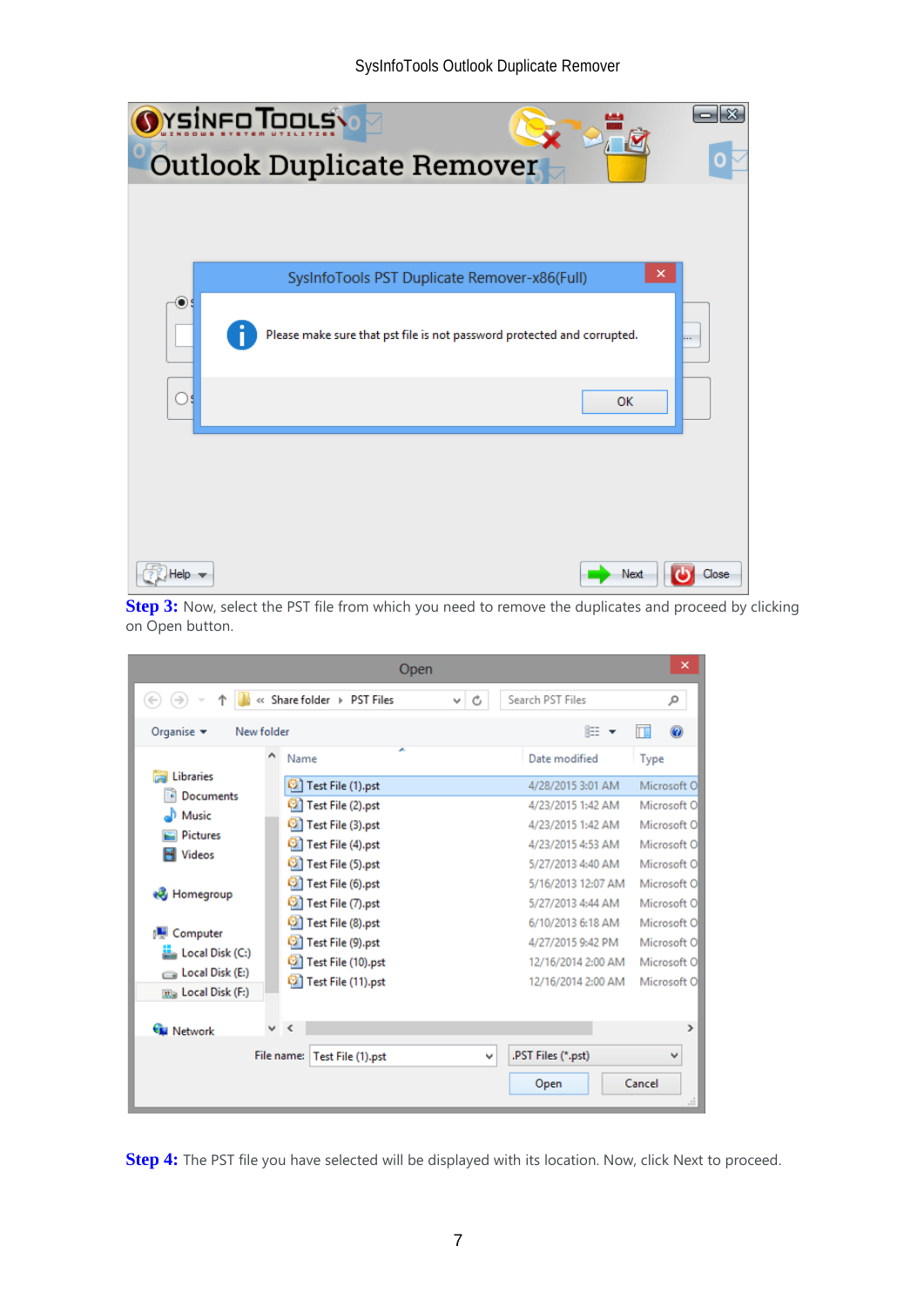| YsinFo TooLS                                |      |          |
|---------------------------------------------|------|----------|
| <b>Outlook Duplicate Remover</b>            |      |          |
|                                             |      |          |
|                                             |      |          |
|                                             |      |          |
| Select single PST file path:                |      |          |
| F:\Share folder\PST Files\Test File (1).pst |      | $\ldots$ |
|                                             |      |          |
| Select mutiple PST Files                    |      |          |
|                                             |      |          |
|                                             |      |          |
|                                             |      |          |
|                                             |      |          |
| -lelo-                                      | Next | Close    |

**Step 5:** The PST file will be scanned and the contents of its mailbox will be displayed in a tree structure. You can check the folders in mailbox and click Next button.

| rsinco Tools                                                                     |                                             |                |       |
|----------------------------------------------------------------------------------|---------------------------------------------|----------------|-------|
| <b>Outlook Duplicate Remover</b>                                                 |                                             |                |       |
| Select folder to remove duplicate items, and click next to continue the process: |                                             |                |       |
| $\Box$ $\Box$ Test File 1[1]                                                     | PST file Information:                       |                |       |
| ⊟ √ √ Deleted Items[862]<br><b>Manufacture</b> Cricinfo Live Scores              | <b>PST File Name:</b>                       |                |       |
| $\sqrt{5}$ Inbox[30]<br>$\sqrt{2}$ Outbox[31]                                    | F:\Share folder\PST Files\Test File (1).pst |                |       |
| $\sqrt{\phantom{a}}$ Sent Items[11]<br>√ <b>THE Calendar[22]</b>                 |                                             |                |       |
| $\sqrt{2}$ Contacts[10]                                                          |                                             |                |       |
| $\nabla$ 3 Journal [14]                                                          | PST file size(bytes):                       | 198607872      |       |
| $\blacksquare$ Notes[3]<br>∣✔∣                                                   |                                             |                |       |
| $\nabla$ Tasks[11]                                                               | PST File type:                              | <b>UNICODE</b> |       |
| $\nabla$ Drafts[14]<br><b>DIRECT RSS Feeds</b>                                   |                                             |                |       |
| $\sqrt{2}$ BBC News - Home[228]                                                  | <b>Total Mails:</b>                         | 1283           |       |
| ं 7 2600: The Hacker Quarterly[9]                                                |                                             |                |       |
| √ Conversation Action Settings                                                   | <b>Total folder:</b>                        | 20             |       |
| Ouick Step Settings                                                              |                                             |                |       |
| $\sqrt{5}$ Suggested Contacts[5]                                                 |                                             |                |       |
|                                                                                  |                                             |                |       |
|                                                                                  |                                             |                |       |
|                                                                                  | Back                                        | Next           | Close |

**Step 6:** Now, select the box of search options as per your choice. You can also filter the mailbox data according to the time period. For this, you can set a Date range. Further, click Next.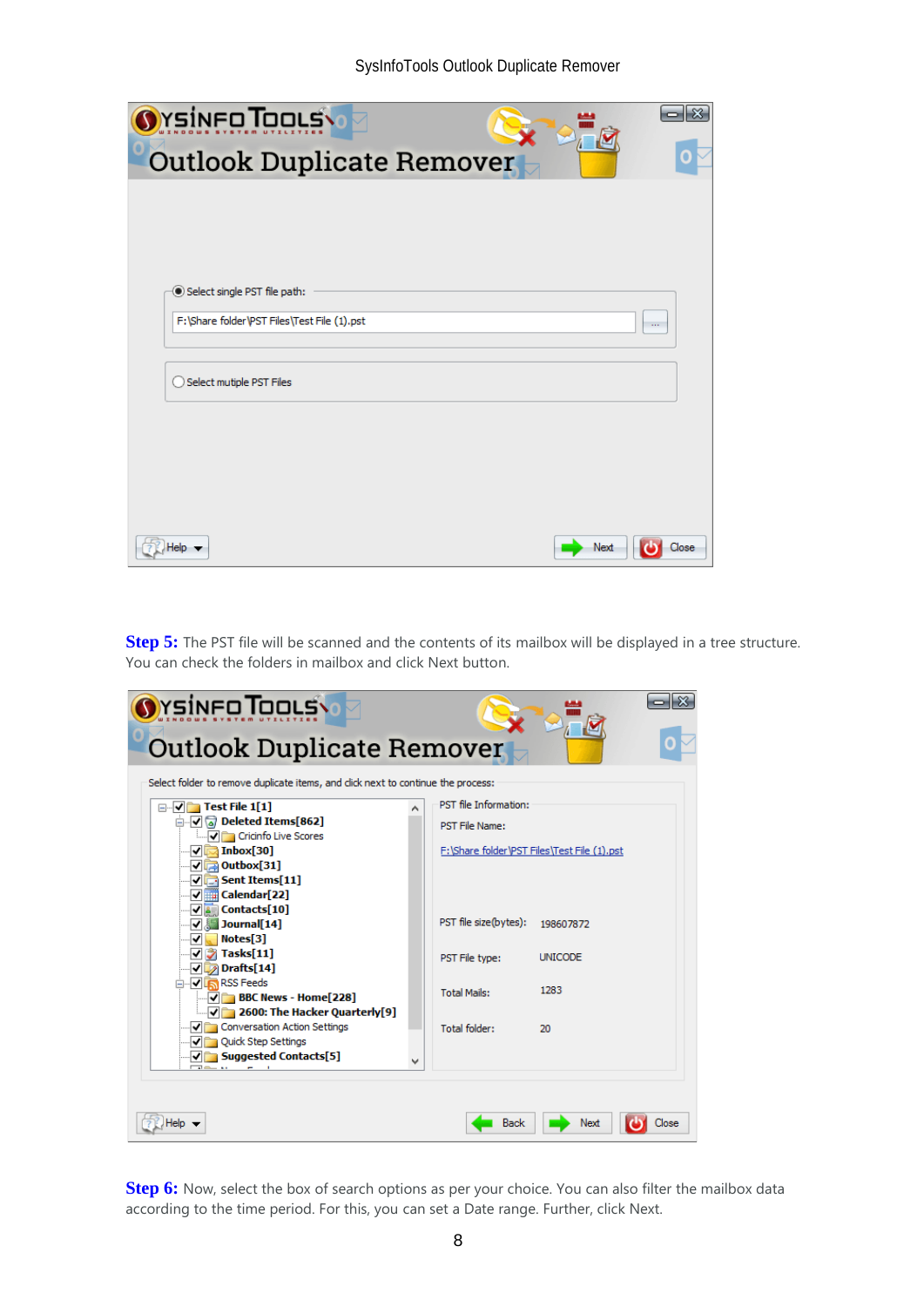#### SysInfoTools Outlook Duplicate Remover

| YSÍNFO <b>T</b> OOLS                                                             |                                             |                 |       |
|----------------------------------------------------------------------------------|---------------------------------------------|-----------------|-------|
| <b>Outlook Duplicate Remover</b>                                                 |                                             |                 |       |
| Select folder to remove duplicate items, and click next to continue the process: |                                             |                 |       |
| $\Box$ $\Box$ Test File 1[1]                                                     | PST file Information:                       |                 |       |
| ⊟- √ ॄ Deleted Items[862]<br>Cricinfo Live Scores                                | <b>PST File Name:</b>                       |                 |       |
| $\sqrt{5}$ Inbox[30]<br>$\sqrt{2}$ Outbox[31]                                    | F:\Share folder\PST Files\Test File (1).pst |                 |       |
| $\sqrt{\phantom{a}}$ Sent Items[11]                                              |                                             |                 |       |
| — √  तalendar[22]<br>$\sqrt{2}$ Contacts[10]                                     |                                             |                 |       |
| $\nabla$ <b>I</b> Journal [14]                                                   | PST file size(bytes):                       | 198607872       |       |
| Notes[3]<br>◡                                                                    |                                             |                 |       |
| $\nabla$ Tasks[11]                                                               | PST File type:                              | <b>LINTCODE</b> |       |
| $\sqrt{2}$ Drafts[14]<br>RSS Feeds                                               |                                             |                 |       |
| $\sqrt{2}$ BBC News - Home[228]                                                  | <b>Total Mails:</b>                         | 1283            |       |
| $\sqrt{2}$ 2600: The Hacker Quarterly[9]                                         |                                             |                 |       |
| Onversation Action Settings                                                      | <b>Total folder:</b>                        | 20              |       |
| √ Quick Step Settings<br>$\sqrt{5}$ Suggested Contacts[5]                        |                                             |                 |       |
|                                                                                  |                                             |                 |       |
|                                                                                  |                                             |                 |       |
|                                                                                  |                                             |                 |       |
|                                                                                  | Back                                        | Next            | Close |

**Step 7:** You can select the various comparison criteria by clicking on the boxes. Also, there is an options to remove the duplicate items in the original file or to create a new PST file. Click on Browse to specify a location for new PST files. Select the check box, "Add PST file in Outlook profile", if you wish to do so.

| Select Comparison criteria: |                                                                               |                                                                          |                                        |  |
|-----------------------------|-------------------------------------------------------------------------------|--------------------------------------------------------------------------|----------------------------------------|--|
| $\sqrt{}$ Text              | $\triangledown$ Subject                                                       | Sender Email                                                             | Sender Name                            |  |
| $\sqrt{}$ Receiver Name     |                                                                               | $\triangledown$ Internet header $\triangledown$ Date and time of sending | $\blacktriangleright$ Attachment files |  |
|                             | Delete Permanently<br>Mark as expire                                          |                                                                          |                                        |  |
|                             |                                                                               |                                                                          |                                        |  |
|                             | Move to deleted folder<br>Put flag<br>Make new pst file(s) Copy to sub folder |                                                                          |                                        |  |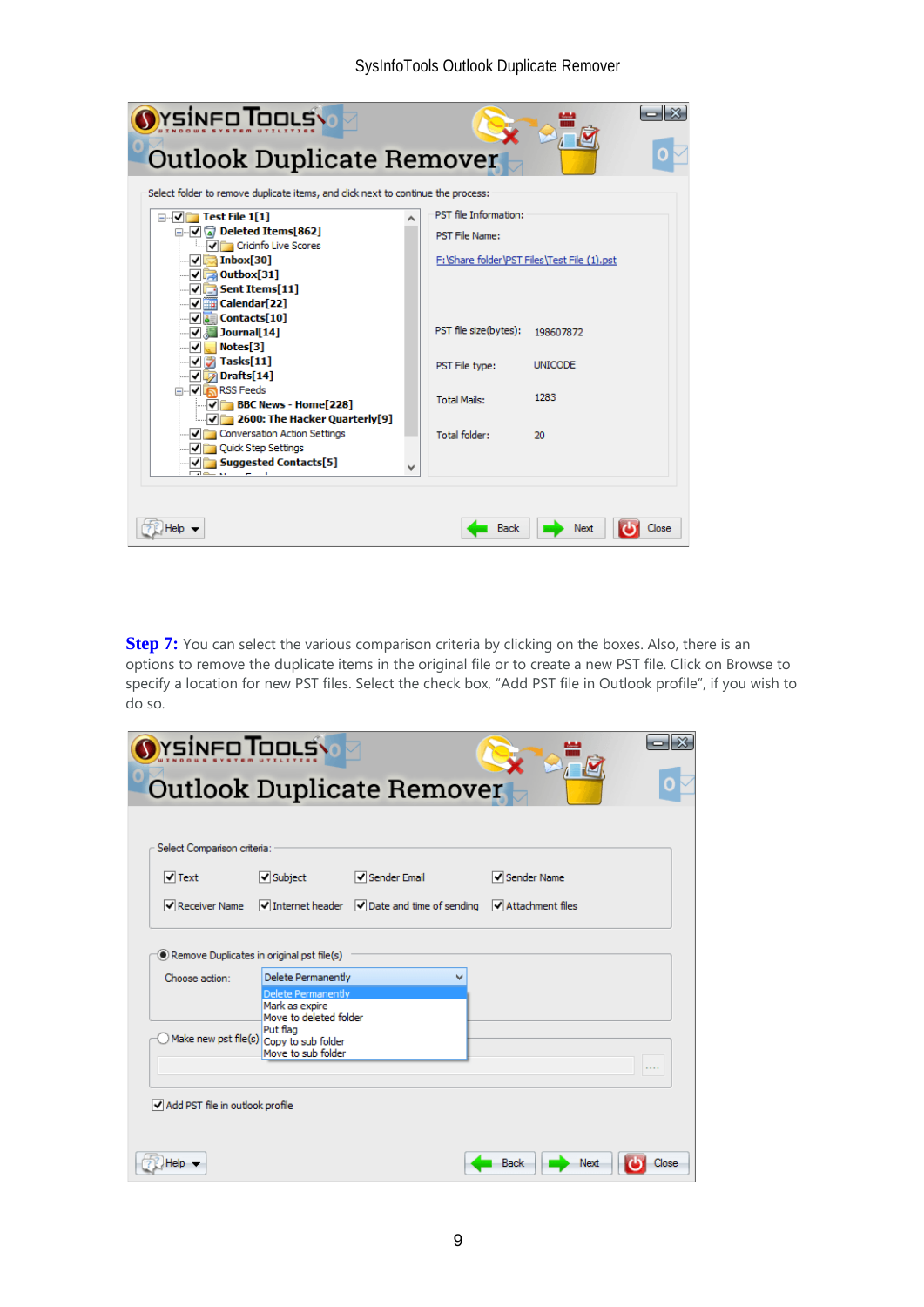| <b><i><u>Ysinco Toous (</u></i></b> |                                                                                                 |
|-------------------------------------|-------------------------------------------------------------------------------------------------|
|                                     | <b>Outlook Duplicate Remover</b>                                                                |
|                                     | ×<br><b>Browse For Folder</b>                                                                   |
| Select Comparison crite             | Select location to save PST file(s).                                                            |
| $\sqrt{}$ Text                      |                                                                                                 |
| Receiver Name                       | Desktop<br>liles<br>Shows the files, folders, program shortcuts and other items on the desktop. |
| Remove Duplicates i                 | El Documents<br>Nusic<br>Þ                                                                      |
| Choose action:                      | <b>Pictures</b><br><b>Nideos</b><br>⊳<br><b>R</b> Homegroup<br>D                                |
| Make new pst file(s)                | Desktop<br>Folder:<br><br>Make New Folder<br>Cancel<br>OK                                       |
| Add PST file in outlook prome       | лÍ.                                                                                             |
| Helo                                | Next<br>Close<br>Back                                                                           |

**Step 8:** Choose the folder from the specific folder For e.g. **Desktop**. Click **OK**.

**Step 9:** The location you have selected will be displayed in the edit section. Click **Next** to proceed.

| Select Comparison criteria: |                   |                                                                          |                                        |  |
|-----------------------------|-------------------|--------------------------------------------------------------------------|----------------------------------------|--|
| $\sqrt{}$ Text              | $\sqrt{}$ Subject | Sender Email                                                             | Sender Name                            |  |
| Receiver Name               |                   | $\triangledown$ Internet header $\triangledown$ Date and time of sending | $\blacktriangleright$ Attachment files |  |
| Make new pst file(s)        |                   |                                                                          |                                        |  |
| C:\Users\SAM\Desktop        |                   |                                                                          |                                        |  |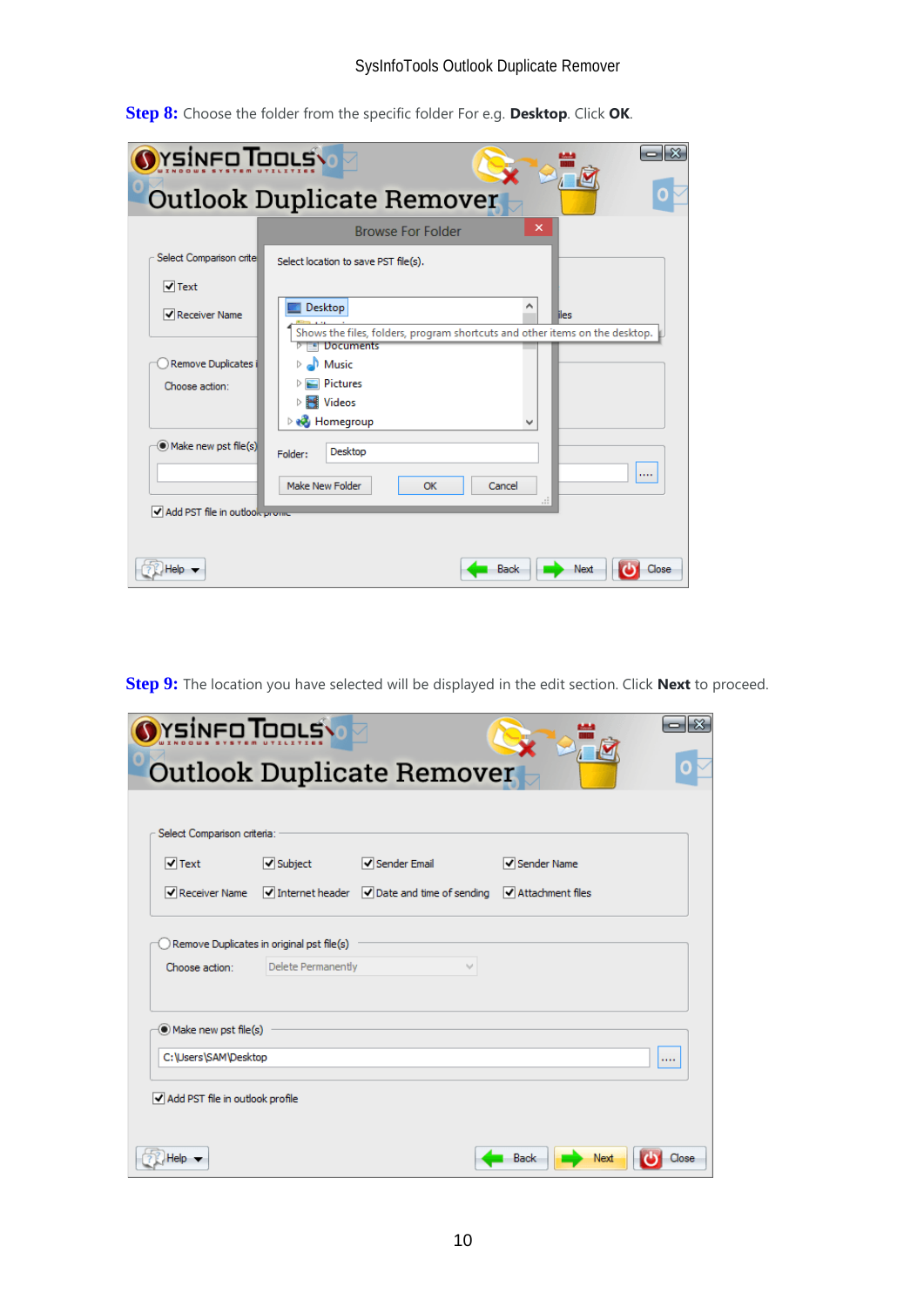### SysInfoTools Outlook Duplicate Remover

**Step 10:** The summary of entire process to be conducted will be displayed within the application You can have a look and click on **Run Task** to start the process.

| <b><i><u>NYSINFOTOOLS</u></i></b><br><b>Outlook Duplicate Remover</b>                                                                                                                                                                                                                                                                                                                                                      |                                         |
|----------------------------------------------------------------------------------------------------------------------------------------------------------------------------------------------------------------------------------------------------------------------------------------------------------------------------------------------------------------------------------------------------------------------------|-----------------------------------------|
| Selection summary to continue the process:<br>Selected pst file: F:\Share folder\PST Files\Test File (1).pst<br>Selection criteria to remove duplicate items on the basis of : Text, Subject, Sender Email, Sender Name, Receiver Name, Interr<br>Remove duplicate items in new PST file, the output saving path is: C:\Users\SAM\Desktop\<br>Attach pst file(s) in MS Outlook profile after removing the duplicate items. |                                         |
|                                                                                                                                                                                                                                                                                                                                                                                                                            |                                         |
| ∢<br>lelo                                                                                                                                                                                                                                                                                                                                                                                                                  | <b>&gt;</b><br><b>Run Task</b><br>Close |

**Step 11:** Wait until the process gets completed.

| YsinFoTooLs\                                                                                                                                                                                                                                                                                                                                                                                                                                                                                                                                                                                                                                                                                                                                                                                                                                                                    |              |
|---------------------------------------------------------------------------------------------------------------------------------------------------------------------------------------------------------------------------------------------------------------------------------------------------------------------------------------------------------------------------------------------------------------------------------------------------------------------------------------------------------------------------------------------------------------------------------------------------------------------------------------------------------------------------------------------------------------------------------------------------------------------------------------------------------------------------------------------------------------------------------|--------------|
| <b>Outlook Duplicate Remover</b>                                                                                                                                                                                                                                                                                                                                                                                                                                                                                                                                                                                                                                                                                                                                                                                                                                                |              |
| Selection summary to continue the process:<br>Selected pst file: F:\Share folder\PST Files\Test File (1).pst<br>Selection criteria to remove duplicate items on the basis of : Text, Subject, Sender Email, Sender Name, Receiver Name, Interr<br>Remove duplicate items in new PST file, the output saving path is: C:\Users\SAM\Desktop\<br>Attach pst file(s) in MS Outlook profile after removing the duplicate items.<br>PST Duplicate Removing process starts: Apr-28-2015 09-21-11-PM)<br>F:\Share folder\PST Files\Test File (1).pst is processing.<br>File Size(Bytes): 198607872<br>Output pst file: C:\Users\SAM\Desktop\Test File (1).pst is processing.<br>Copving folder structure to destination pst file.<br>Copying folder structure to destination pst file done.<br>Total number of selected folders pst file: 20<br><b>West File 1 folder is processing</b> |              |
|                                                                                                                                                                                                                                                                                                                                                                                                                                                                                                                                                                                                                                                                                                                                                                                                                                                                                 | ⋗            |
| Back                                                                                                                                                                                                                                                                                                                                                                                                                                                                                                                                                                                                                                                                                                                                                                                                                                                                            | Stop<br>Jose |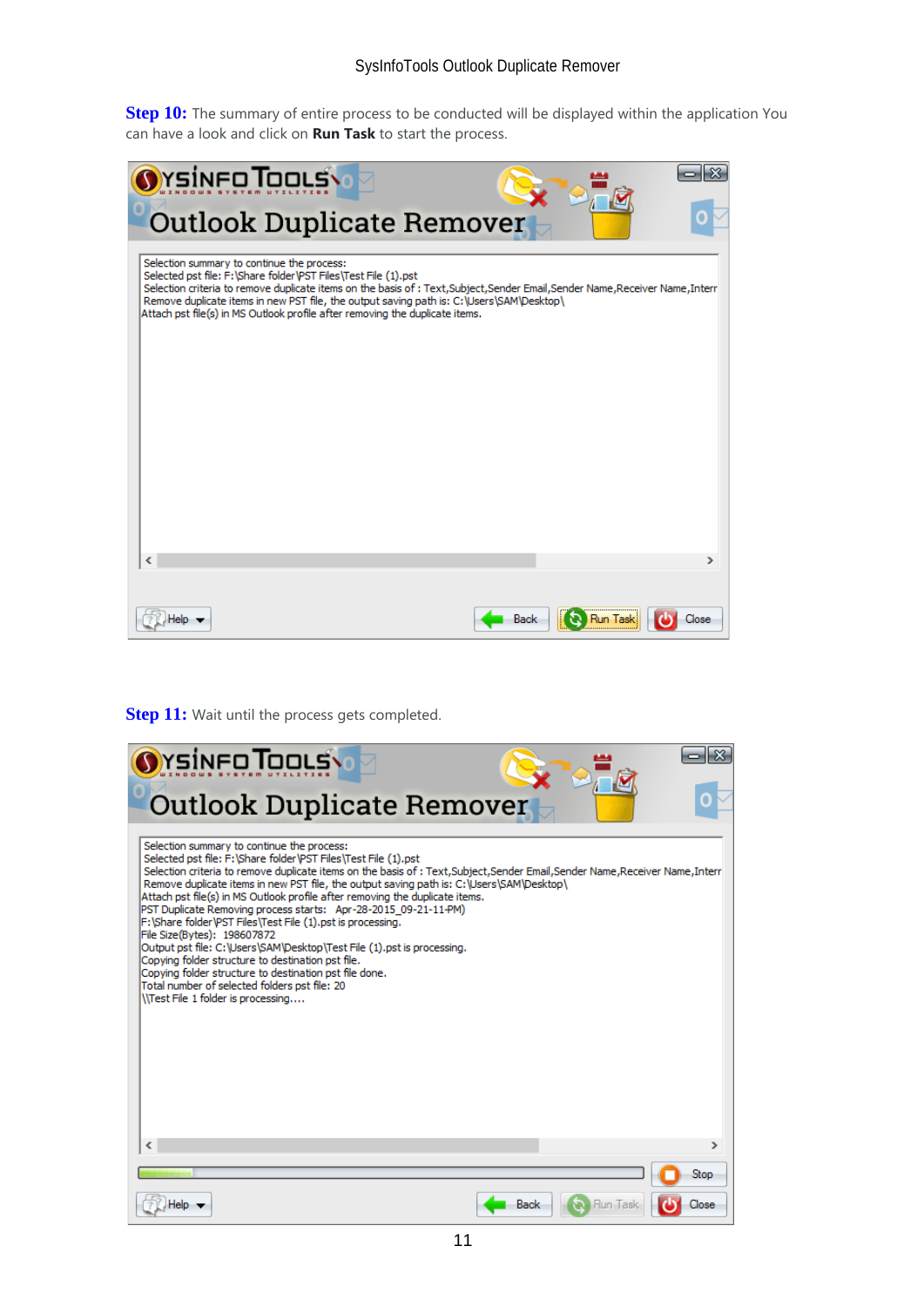

**Step 12:** The process will be completed in a short time. Click OK.

**Step 13:** Click on close button to exit the software and click Yes.

| YSINFO TOOLS                                                                                                                                                                                                                                                                                                                                                                                                                                                                                                                                                         |                                                                                                                                                                           |       |
|----------------------------------------------------------------------------------------------------------------------------------------------------------------------------------------------------------------------------------------------------------------------------------------------------------------------------------------------------------------------------------------------------------------------------------------------------------------------------------------------------------------------------------------------------------------------|---------------------------------------------------------------------------------------------------------------------------------------------------------------------------|-------|
|                                                                                                                                                                                                                                                                                                                                                                                                                                                                                                                                                                      | <b>Outlook Duplicate Remover</b>                                                                                                                                          |       |
| Saving email: [14/32]<br>Saving email: [15/32]<br>Saving email: [16/32]<br>Saving email: [17/32]<br>Saving email: [18/32]<br>Saving email: [19/32]<br>Saving email: [20/32]<br>Saving email: [21/32]<br>Saving email: [22/32]<br>Saving email: [23/32]<br>Saving email: [24/32]<br>Saving email: [25/32]<br>Saving email: [26/32]<br>Saving email: [27/32]<br>Saving email: [28/32]<br>Saving email: [29/32]<br>Saving email: [30/32]<br>Saving email: [31/32]<br>Saving email: [32/32]<br>Number of duplicate items found: 0<br>Attach pst file in ms outlook.<br>∢ | SysInfoTools PST Duplicate Remover-x86(Full)<br>Do you want to close the application?<br><b>Yes</b><br><b>No</b><br>PST Duplicate Remover process completed successfully. |       |
|                                                                                                                                                                                                                                                                                                                                                                                                                                                                                                                                                                      | <b>Run Task</b><br>Back                                                                                                                                                   | Close |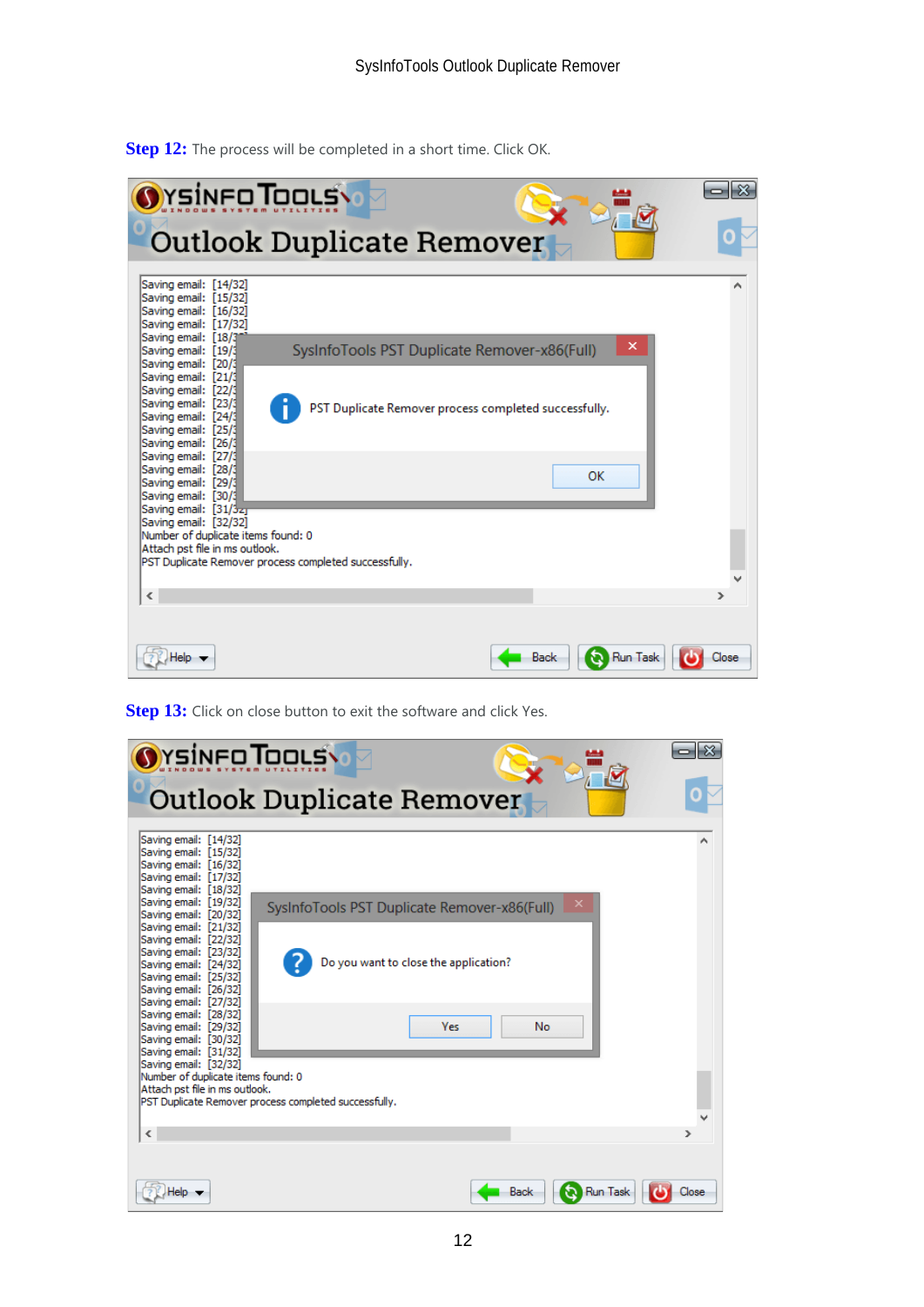# <span id="page-13-0"></span>**6. Uninstall theSoftware**

To uninstall the software from your system, you can use any of the two methods described below:

- **1.** Uninstall from **ControlPanel**
- **2.** Uninstall from **Windows Start menu**

#### **Uninstall from Control Panel:**

Touninstall**SysInfoToolsOutlook Duplicate Remover** toolfromControlPanel, follow the steps shown below:

- Click the **Start Menu** > **Control Panel** and then double click the **Add or Remove Programs** icon.
- Select **SysInfoTools Outlook Duplicate Remover** and click **Remove**.
- A warning message before un-installing the software will be displayed on the screen.

| SysInfoTools Outlook Duplicate Remover x86(Full) v4.0 Uninstall                                                                |
|--------------------------------------------------------------------------------------------------------------------------------|
| Are you sure you want to completely remove SysInfoTools<br>Outlook Duplicate Remover x86(Full) v4.0 and all of its components? |
| <br>No                                                                                                                         |

• Click **'Yes'** to uninstall the software completely from your system.

#### **Uninstall from Windows Start menu:**

To uninstall **SysInfoTools Outlook Duplicate Remover** file from Windows Start menu, follow the steps shown below:

- Click the **Start** button from the Windows menu.
- Click**AllPrograms**>**SysInfoToolsOutlook Duplicate Remover> UninstallSysInfoToolsOutlook Duplicate Remover**.
- A warning message before un-installingwill be displayed on the screen.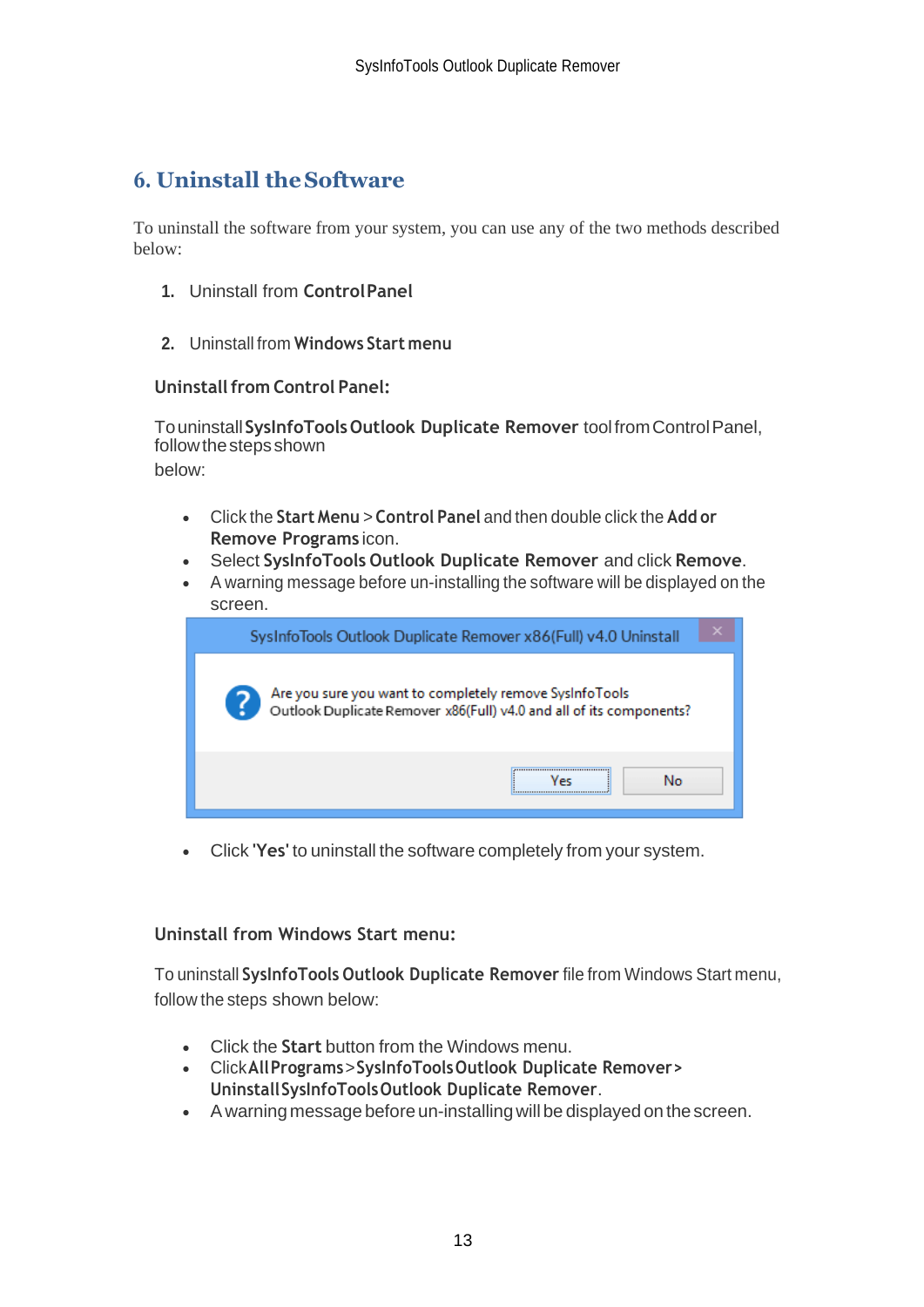

• Click **'Yes'** to uninstall the software completely from your system.

## <span id="page-14-0"></span>**7. Legal Notice**

[Copyright\(](#page-14-1)See 7.1)

- [Disclaimer](#page-14-2)(See 7.2)
- [Trademarks](#page-15-0)(See 7.3)
- [License Agreement](#page-15-1)(See7.4)

## <span id="page-14-1"></span>**Copyright**

SysInfoTools Outlook Duplicate Remover software, accompanied user manual and documentation are copyright of SysInfoTools Data Recovery, with all rights reserved. Under the copyright laws, this user manual cannot be reproduced in any form without the Prior written permission of SysInfoTools. No Patent Liability is assumed, however, with respect to the use of the Information contained herein.

## <span id="page-14-2"></span>**Disclaimer**

The Information contained in this manual, including but not limited to any product specifications, is subject to change without notice. SysInfoTools Data Recovery Provides no warranty with regard to this manual or any other information contained herein and here by expressly disclaims any implied warranties of merchantability or fitness for any particular purpose with regard to any of the foregoing SysInfoTools Data Recovery assumes no liability for any damages incurred directly or indirectly from any technical or typographical errors or omissions contained herein or for discrepancies between the product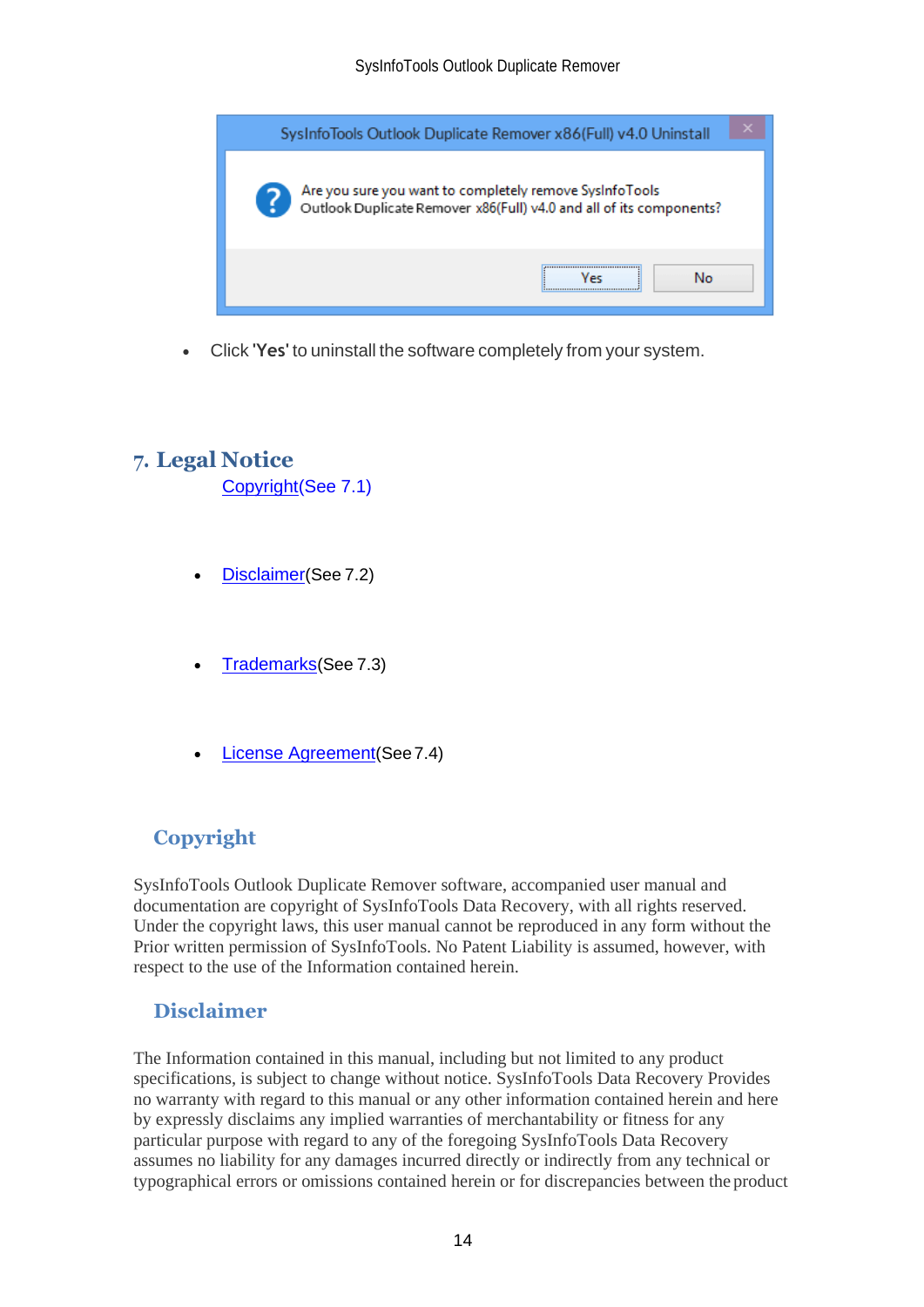and the manual. In no event shall SysInfoTools Data Recovery, be liable for any incidental, consequential special, or exemplary damages, whether based on tort, contract or otherwise, arising out of or in connection with this manual or any other information contained herein or the use there of.

## <span id="page-15-0"></span>**Trademarks**

SysInfoTools Outlook Duplicate Remover Tool is a registered trademark of SysInfoTools Data Recovery.

Windows 2000, 2003, XP and Windows Vista are registered trademarks of Microsoft Corporation.

All other brands and product names are trademarks or registered trademarks of their respective companies.

## <span id="page-15-1"></span>**License Agreement**

SysInfoTools Outlook Duplicate Remover Copyright by SysInfoTools Data Recovery.

#### Your Agreement to this License

You should carefully read the following terms and conditions before using, installing or distributing this software, unless you have a different license agreement signed by SysInfoTools Data Recovery.

If you do not agree to all of the terms and conditions of this License, then: do not copy, install, distribute or use any copy of SysInfoTools Outlook Duplicate Remover with which this License is included, you may return the complete package unused without requesting an activation key, within 30 days after purchase, for a full refund of your payment.

The terms and conditions of this License describe the permitted use and users of each Licensed Copy of SysInfoTools Outlook Duplicate Remover. For purposes of this License, if you have a valid single-copy license, you have the right to use a single Licensed Copy of SysInfoTools Outlook Duplicate Remover; if you or your organization has a valid multiuser license, then you or your organization have/has the right to use up to a number of Licensed Copies of

SysInfoTools Outlook Duplicate Remover equal to the number of copies indicated in the documents issued by SysInfoTools when granting the license.

#### Scope of the License

Each Licensed Copy of SysInfoTools Outlook Duplicate Remover may either be used by a single person or used non-simultaneously by multiple people who use the software personally installed on a single workstation. This is not a concurrent user license. All rights of any kind in SysInfoTools Outlook Duplicate Remover, which are not expressly granted in this License, are entirely and exclusively reserved to and by SysInfoTools. You may not rent, lease, modify, translate, reverse engineer, decompile, disassemble, or create derivative works based on, SysInfoTools Outlook Duplicate Remover, nor permit anyone else to do so. You may not make access to SysInfoTools Outlook Duplicate Remover available to others in connection with a service bureau, application service provider, or similar business, nor permit anyone else to do so.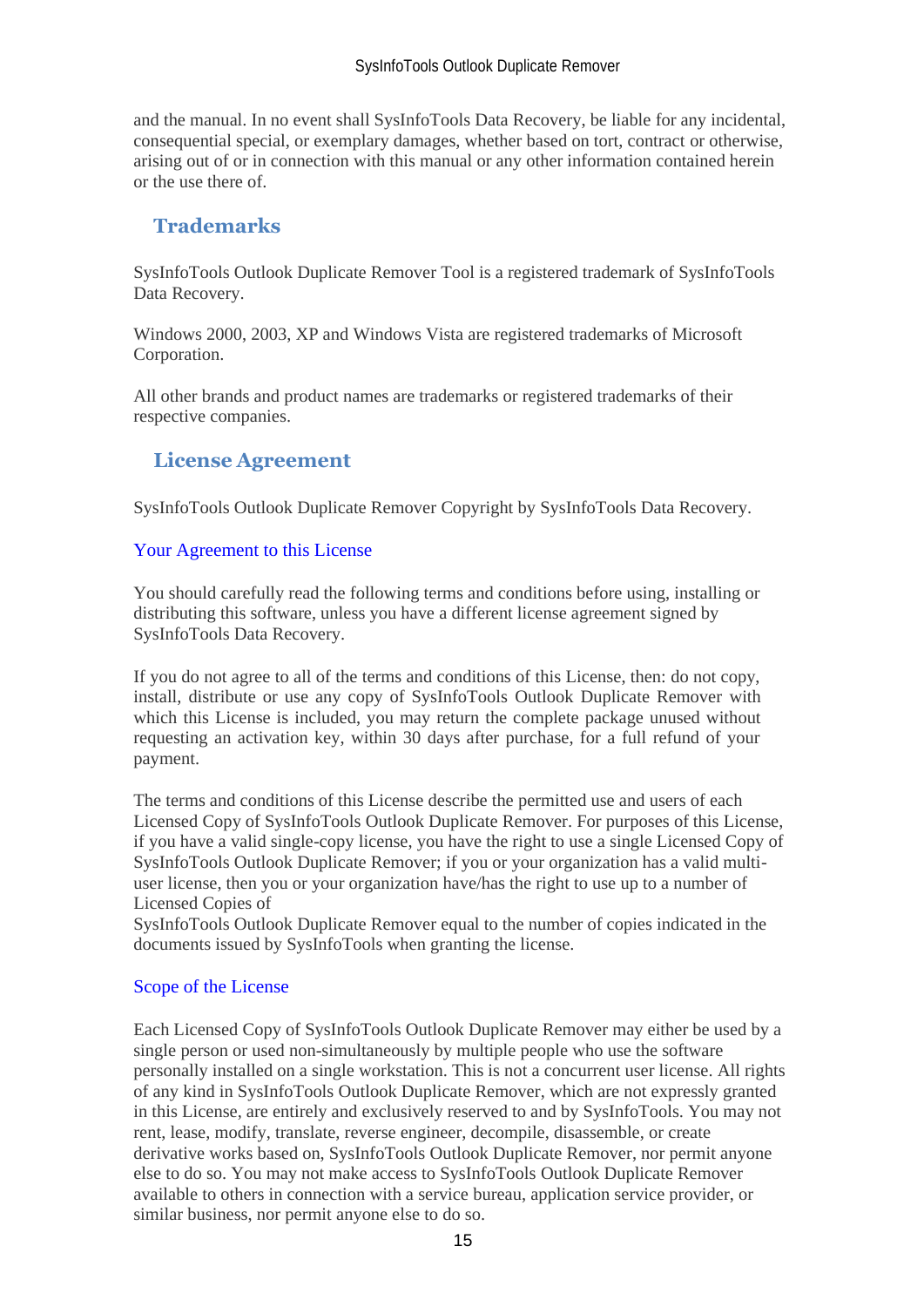#### Warranty Disclaimers and Liability Limitations

SysInfoTools Outlook Duplicate Remover, and any and all accompanying software, data and materials, are distributed and provided AS-IT-IS and with no warranties of any kind, whether expressed or implied. In particular, there is no warranty for the quality of data recovered. You acknowledge that good data processing procedure dictates that any program, including SysInfoTools Outlook Duplicate Remover, must be thoroughly tested with non-critical data before there is any reliance on it, and you hereby assume the entire risk of all use of the copies of SysInfoTools Outlook Duplicate Remover covered by this License. This disclaimer of warranty constitutes an essential part of this License.

In addition, in no event does SysInfoTools authorize you or anyone else to use SysInfoTools Outlook Duplicate Remover in applications or systems where SysInfoTools Outlook Duplicate Remover failure to perform can reasonably be expected to result in a significant physical injury, or in loss of life. Any such use is entirely at your own risk, and you agree to hold SysInfoTools harmless from all claims or losses relating to such unauthorized use. You agree to hold SysInfoTools Data Recovery harmless from any and all claims or losses relating to such unauthorized use.

## <span id="page-16-0"></span>**8. Technical Support**

We provide 24/7 online support to solve customer's queries. We have highly skilled and expert support team, who makes use of modernized communication devices, thereby achieving maximum efficiency and an exceptional response time.

## <span id="page-16-1"></span>**9. About SysInfoTools**

Since several years, SysInfoTools has evolved as one of the trusted names in the field of Data Recovery of the different types of files. The main aim of our organization is to provide the best possible solution to our customers so that our customers can recover their data and relief them from the frustration of data loss. We aim at providing values to our customers and try to satisfy them in every possible way. Customer satisfaction is prime reward for our organization.

SysInfoTools provides a wide range of software for different types of corrupt files recovery and repair for corrupt zip files, MS BKF files, Open Office files (Base files, Impress files, Draw files, Calc files, Math files and Writer files), MS Office 2007 files (MS Word files, MS PowerPoint files and MS Excel files). SysInfoTools also provides software for corrupt PST files of MS Outlook and DBX files of Outlook Express. In addition, we have more recovery software which are available for crashed hard disk recovery and repair like software for FAT recovery and NTFS recovery. In future, we are going to expand our operations to offer more software for different types of corrupt files, Database, Email migration, Desktop utilities, Network management and many more which will help our customers to recover their valuable data.

The hard drives data recovery software provided by our organization ensures safe and accurate data recovery from the hard drive. It does not modify the existing content of the hard drive and make the fresh copy of the recovered data. Hard drives data recovery software are useful in situation when there is an accidental deletion of files, which are deleted due to virus attacks, disk formatting and software malfunctioning.